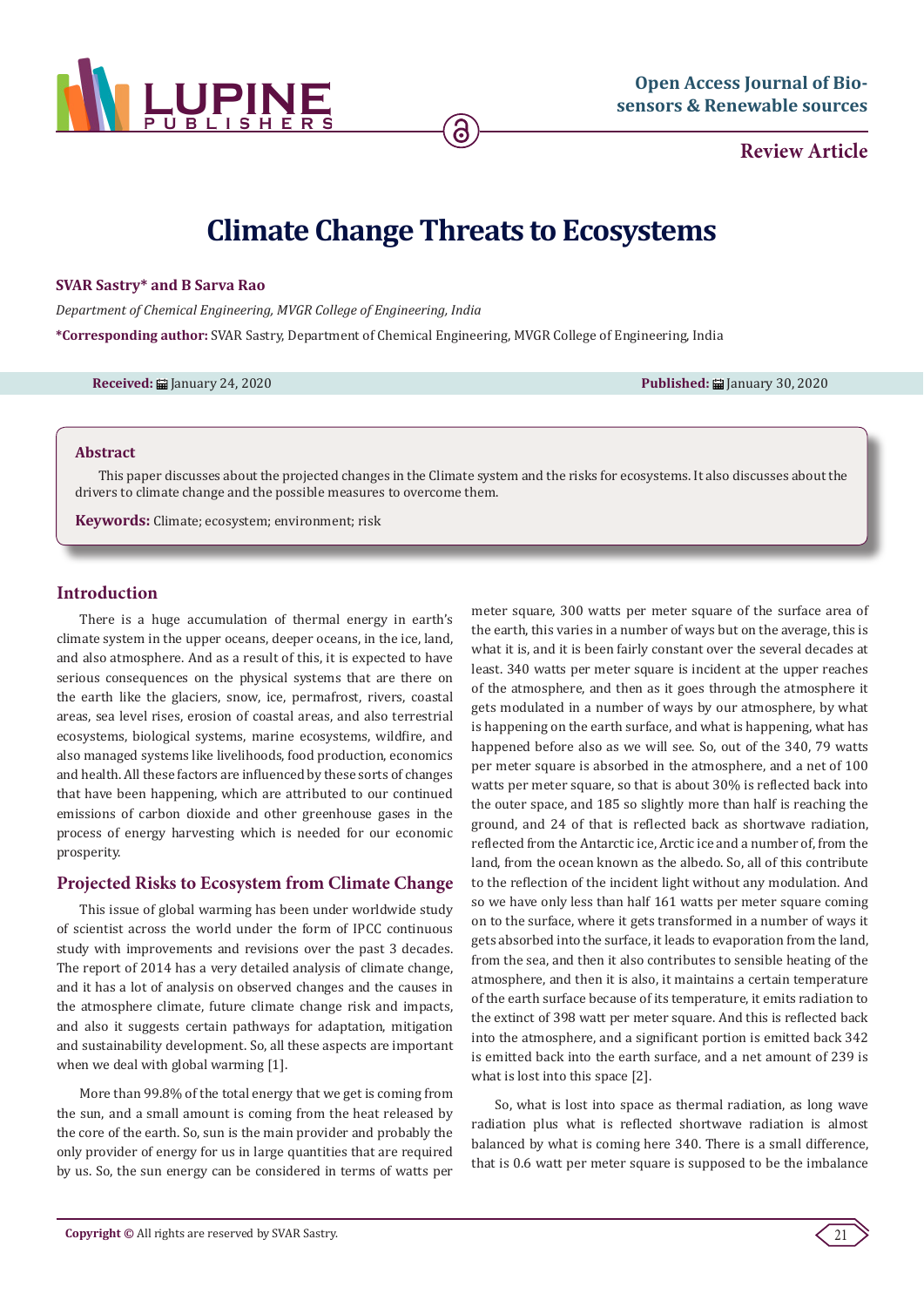which is going into the earth surface, this-this has been the way for centuries, but it is not always been like that, there were times, of course, when the oxygen concentration was minuscule, and carbon dioxide concentration was as much as 10%, so this 10,000 ppm. So, it is not that life things have been the same way as there are a number of causes for this climate change, natural and also humanrelated anthropogenic, so there are natural fluctuations in the solar output.

# **Drivers of Climate Change**

Aerosols, the minute particles that are present in the atmosphere contribute a significant amount in terms of capturing the solar shortwave radiation and also reflecting it and then also in the long wave range. These aerosols can be generated by us by human activities, they can also be generated by natural activities like volcanic eruptions and then winds, storms, and a number of fires, natural fires, all these things can generate aerosols. And then we can also have clouds, we know clouds are found in many different ways, and then we can have ozone which is a substantial gas which interferes with this process, and we have heard of ozone fluctuations caused by number of factors, and then we have that culprits that we are interested in, the greenhouse gases and large aerosols, some of which, many of which are contributed to by our human activities [3].

And then we also have vegetation changes on the earth surface, and ice and snow cover during winter time, during summertime, as it changes as the cover changes, then we can have changes. Ocean color, wave height are also causes for the surface albedo, that is amount of wave that is reflected, 340 watt per meter square as the amount that is coming into the upper reaches, and example what is reflected by the earth surface is 24 watt per meter square. So, it is only about tenth of what is reflected by natural causes on the earth surface.

Complication arises from a number of physical phenomena that happen, for example we can have snow, ice, albedo effect, long wave radiation, and the lapse rate so that is the rate at which the temperature decreases, clouds, water vapor, emission of non  $CO<sub>2</sub>$ greenhouse gas and aerosols, air-sea carbon dioxide exchange, airland carbon dioxide exchange in the process of vegetation growth and all that, bio geophysical process, and peat and permafrost decomposition as temperature of the air changes, of the atmosphere changes, then these kind of vegetal matter can decompose giving rise to emissions of this GHG gases. So, there are all these factors which contribute to, which are affecting the way the temperature evolves as a result of increase or decrease in concentrations of these GHG gases [4].

As a result of minute changes in the temperature of the atmosphere, temperature of the upper layers of the oceans and the land and so on. So, out of this we can see there are some positives which mean that as a result of this we will have increase in temperature, and then there are also negatives which can decrease, which can lead to decrease in air temperature. As a result of all these things there has been continual change in the atmospheric concentration over millions of years, well before man was born. There have been natural causes which led to large-scale changes in carbon dioxide concentration, coming back to a closer range of 0 to 3 million years ago. So, we can see sea level changes, atmospheric concentration changes and variations of the order of between 200 to 400 ppm and we can see global sea level variation compared to present level of zero. They have been significant decreases of the order of -100 meters, so sea level has been rising and falling, rising and falling by tens of meters, naturally, well before man has had his footprint or evil hand into this [5].

If we look at the changes that are happened in the last 150 years in terms of temperature change it has gone up from -0.6 to about 0.2, so it is about 0.8 degree centigrade over the last 100 years, over the last 150 years, but worrying trend is that over the last 50 years it is been rising at a fairly large rate. And sea level change in the last century has been from -0.15 to about 0.05, so that is about 20 cm it has risen. So, on the face of it, when we look at these figures whether it is carbon dioxide concentration or sea-level change, temperature changes, 1, 2 degrees, what is the big deal because there are seasonal changes which are much more rapid and much higher. This is something that on the face of it, it looks like this, but consequences of this, on the whole, are supposed to be much more much more harmful, and some of these are predicted by the global climate models because of the complexities that are involved in the agents that contribute to change of climate and the number of different factors that come into picture [6,7].

There has been a consorted attempt going back to 40, 50 years towards developing global climate models, and early studies have linked only the atmosphere, land and ocean surface, but gradually we have other factors like aerosols coming into picture, the carbon cycle, vegetation, the dynamic vegetation and some atmospheric chemistry, land ice, all these factors have been gradually included into this.

When we look at carbon dioxide concentration we really have to understand how much carbon dioxide there is, how it changes when we look at this carbon cycle we have here stock of carbon in, so that is amount of carbon stored in different state of the upper parts of the earth surface and the atmosphere. And then we also have fluxes, because amount that is there in any particular reservoir is not constant, it is being continuously exchanged with other reservoirs so that there is a carbon cycle. So, we have atmosphere, and atmosphere and the ocean surface are in constant exchange of carbon dioxide because carbon dioxide can dissolve in the sea water and then go into bicarbonate form, or bicarbonate is getting converted into carbonate forms. And carbon dioxide can also be taken by vegetation on the surface, and when vegetal matter or animal matter decomposes or when we have a wildfire, we can have carbon dioxide generation. And then we can have volcano, volcanic eruptions giving rise to both direct evolution of carbon dioxide, but also, more importantly, some other minerals which come out on to the surface and lead to carbon dioxide absorption, there is a possibility [8].

The volcanic eruptions also cause distribution of very fine scale aerosols into the atmosphere which play which interact with